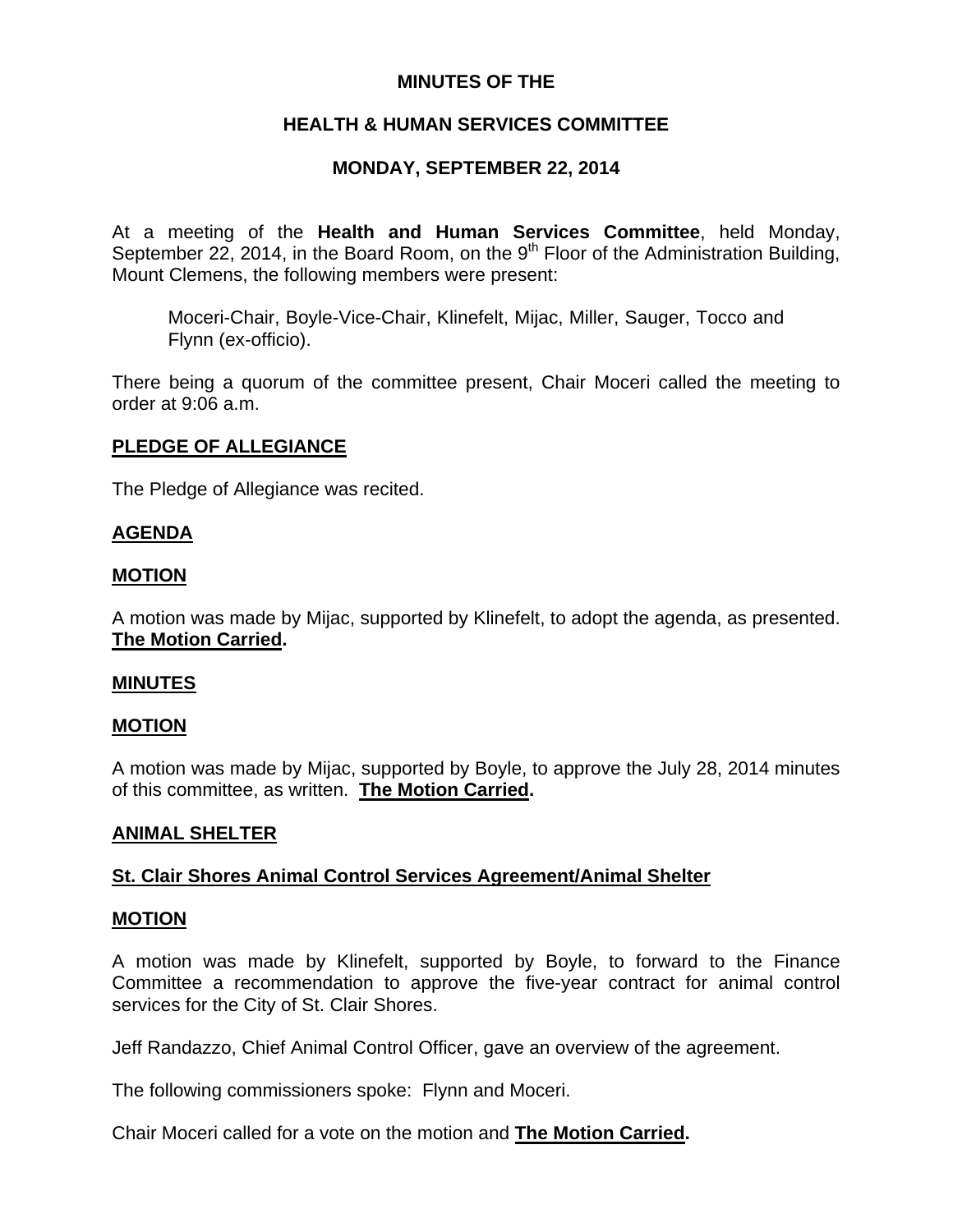# **COMMUNITY SERVICES**

## **Neighborhood Stabilization Program 3 (NSP3) Program Amendment/ Community Services Agency**

Stephanie Burgess, Program Manager for Community Development, summarized the amendment.

### **MOTION**

A motion was made by Mijac, supported by Klinefelt, to forward to the Finance Committee a recommendation to approve the Neighborhood Stabilization Program 3 (NSP3) Program amendment, which does not affect the County budget; it is a U.S. Department of Housing and Urban Development budget adjustment.

The following commissioner spoke: Klinefelt.

Chair Moceri called for a vote on the motion and **The Motion Carried.**

### **HEALTH**

## **Budget Amendment/Office of Public Health Preparedness/Medical Reserve Corp Award/Health**

Gary White, Director/Health Officer, and Andrew Cox, Emergency Preparedness Coordinator, were present and provided an overview.

## **MOTION**

A motion was made by Mijac, supported by Sauger, to forward to the Finance Committee a recommendation to authorize an increase in the Health Grant Fiscal Fund for the Health Department in the amount of \$5,000 for the Medical Reserve Corp award from the Michigan Department of Community Health, Office of Public Health Preparedness; further, this budget action addresses budgetary issues only. It does not constitute the Commission's approval of any County contract. If a contract requires Commission approval under the County's Contracting Policy or the County's Procurement Ordinance, such approval must be sought separately.

The following commissioner spoke: Moceri.

Chair Moceri called for a vote on the motion and **The Motion Carried.**

## **PRESENTATIONS**

## **CARE of Southeastern Michigan – 2012-13 Outcome Evaluation Summary**

Monique Stanton, CARE President and CEO, provided an overview of the Outcome Evaluation Summary for 2012-13, and funding sources that support the organization; she also listed focus areas and spoke about prevention services provided to families.